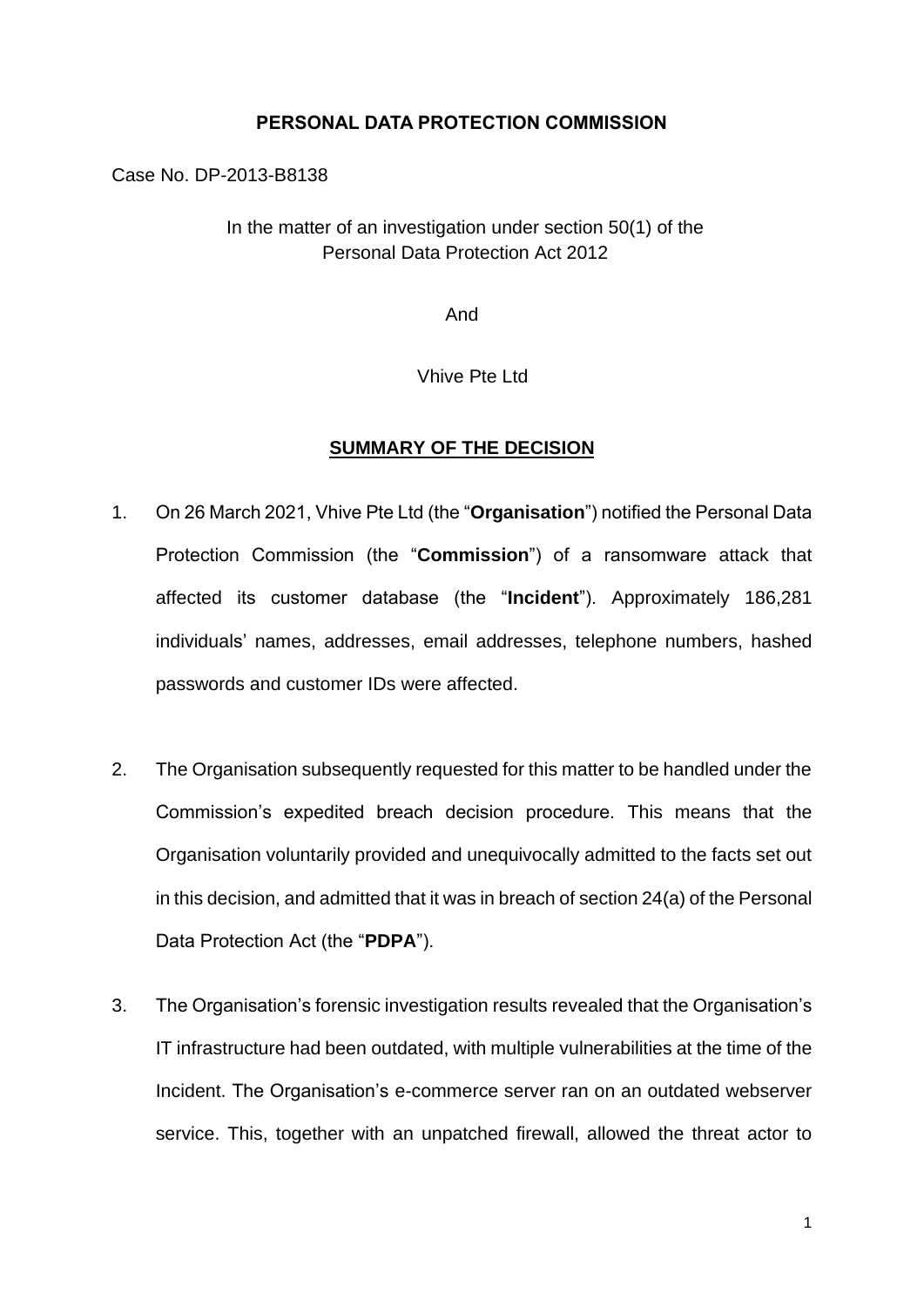remotely execute unauthorised code on the e-commerce server, and gained backdoor access to the e-commerce server to carry out the ransomware attack.

- 4. The Organisation had engaged an IT vendor to host, manage and maintain the e-commerce server and all its other IT systems. However, our investigations revealed that despite the purported "engagement", there was in fact no written contract between the Organisation and its IT vendor at the time of the Incident.
- 5. In Re Spize Concepts Pte Ltd [2019] SGPDPC 22 at [22], we had stated that section 4(2) of the PDPA imposes on organisations that engage data intermediaries to do so "pursuant to a contract which is evidenced or made in writing". In that case, we also highlighted that one specific category of policies and practices under section 12(a) of the PDPA that an organisation should develop and implement is the contractual documentation relating to the scope of the data intermediary relationship, and failure to do so would amount to a breach. The raison d'etre is that the outsourcing of data processing activities must be clearly scoped, and the respective roles and responsibilities between the organization and the data intermediary clearly identified from the outset. In the absence of any written contract and the lack of evidence to show the scope, roles and responsibilities of the data processing outsourcing, the Organisation remained solely responsible for complying with the obligations under the PDPA, including the obligation to make reasonable security arrangements to protect the personal data in its possession or under its control under section 24 of the PDPA.
- 6. The Organisation's outdated webserver was used to host the Organisation's website and its online storefront. In this regard, the Commission had previously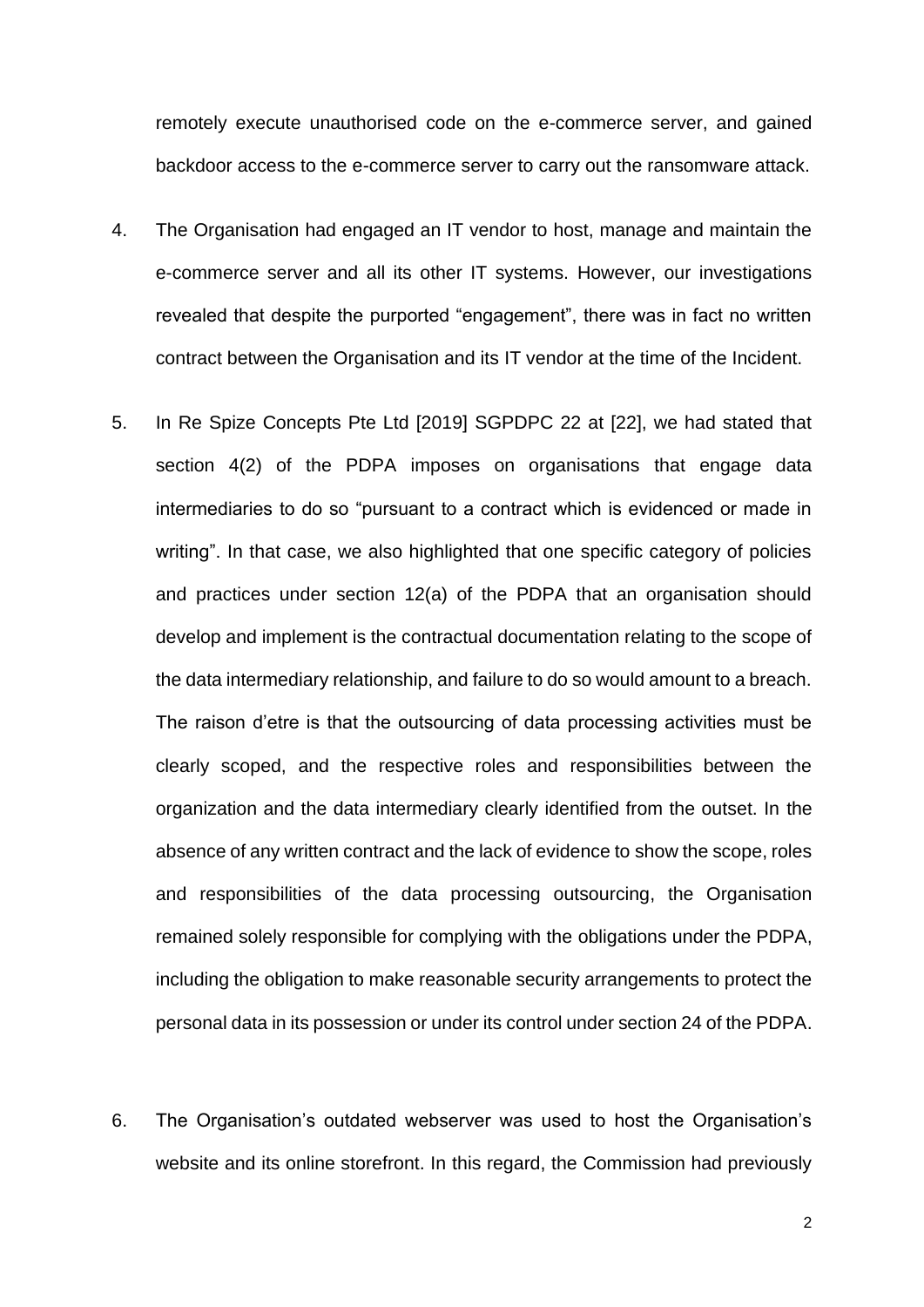issued a Guide on Building Websites for SMEs in 2016, which was subsequently updated and revised in July 2018. In this Guide, the Commission emphasized the importance of ensuring the protection of personal data and the security of the website throughout the life cycle, including ensuring the clear delineation of responsibilities when an organization engages an IT vendor.

7. We wish to reiterate our observations in [4.2.1] of the Guide, where we highlighted the need to consider and properly document an IT vendor's scope of

work, and stated as follows:

Organisations should emphasise the need for personal data protection to their IT vendors, by making it part of their contractual terms. The contract should also state clearly the responsibilities of the IT vendor with respect to the PDPA. When discussing the scope of outsourced work, organisations should consider whether the IT vendor's scope of work will include any of the following:

- Requiring that IT vendors consider how the personal data should be handled as part of the design and layout of the website.
- Planning and developing the website in a way that ensures that it does not contain any web application vulnerabilities that could expose the personal data of individuals collected, stored or accessed via the website through the Internet.
- Requiring that IT vendors who provide hosting for the website should ensure that the servers and networks are securely configured and adequately protected against unauthorised access.
- Requiring IT vendors to ensure that all work done is fully documented and that all documentation is handed over to the organisation at the completion of the project. Documents should capture the website's requirements, design specifications, user test scripts, user test results, as well as server and network configurations.
- When engaging IT vendors to provide maintenance and/or administrative support for the website, requiring that any changes they make to the website do not contain vulnerabilities that could expose the personal data. Additionally, discussing whether they have technical and/or non-technical processes in place to prevent the personal data from being exposed accidentally or otherwise.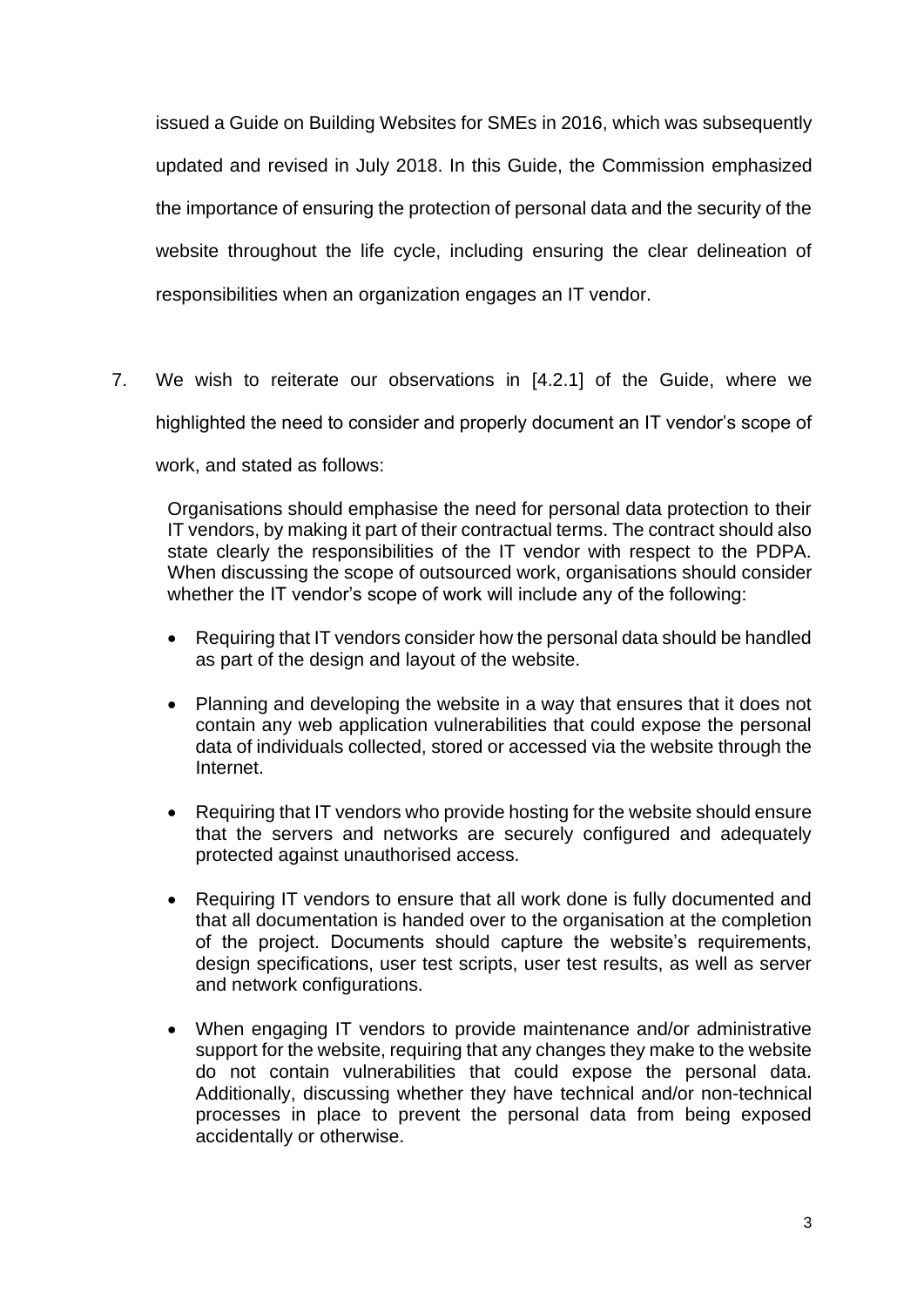- Requiring that IT vendors providing maintenance and/or administrative support to ensure that all changes to the website are secure and documented, and that the document is kept up to date.
- 8. The Organisation admitted the weakness in its IT infrastructure and its failure to give due attention to the protection of the personal data of its customers had contributed to the Incident.
- 9. On the facts, the Organisation's failure to ensure that there was a written contract with its IT vendor not only meant that there was a lack of clarity on the scope of work expected from the IT vendor, but also that the Organisation had failed to stipulate clear written security maintenance requirements and data protection requirements to its IT vendor to ensure the protection of personal data it was in control or in possession of. This ultimately resulted in a lack of system maintenance, including security maintenance by the Organisation.
- 10. Investigations further revealed that the Organisation did not have a security maintenance policy, which would have made up for the lack of specification of these requirements to its IT vendor, nor did the Organisation conduct any of its own scheduled security reviews, through which it could have detected any security inadequacy or vulnerabilities within its IT infrastructure.
- 11. In the above circumstances, the Organisation is found to have breached the Protection Obligation under section 24(a) of the PDPA.
- 12. Following the Incident, the Organisation decommissioned its e-commerce webserver and overhauled its IT infrastructure. Apart from deciding to conduct online sales solely through third party websites, the Organisation also rebuilt its ERP server in a secure environment with new set of firewalls, updated its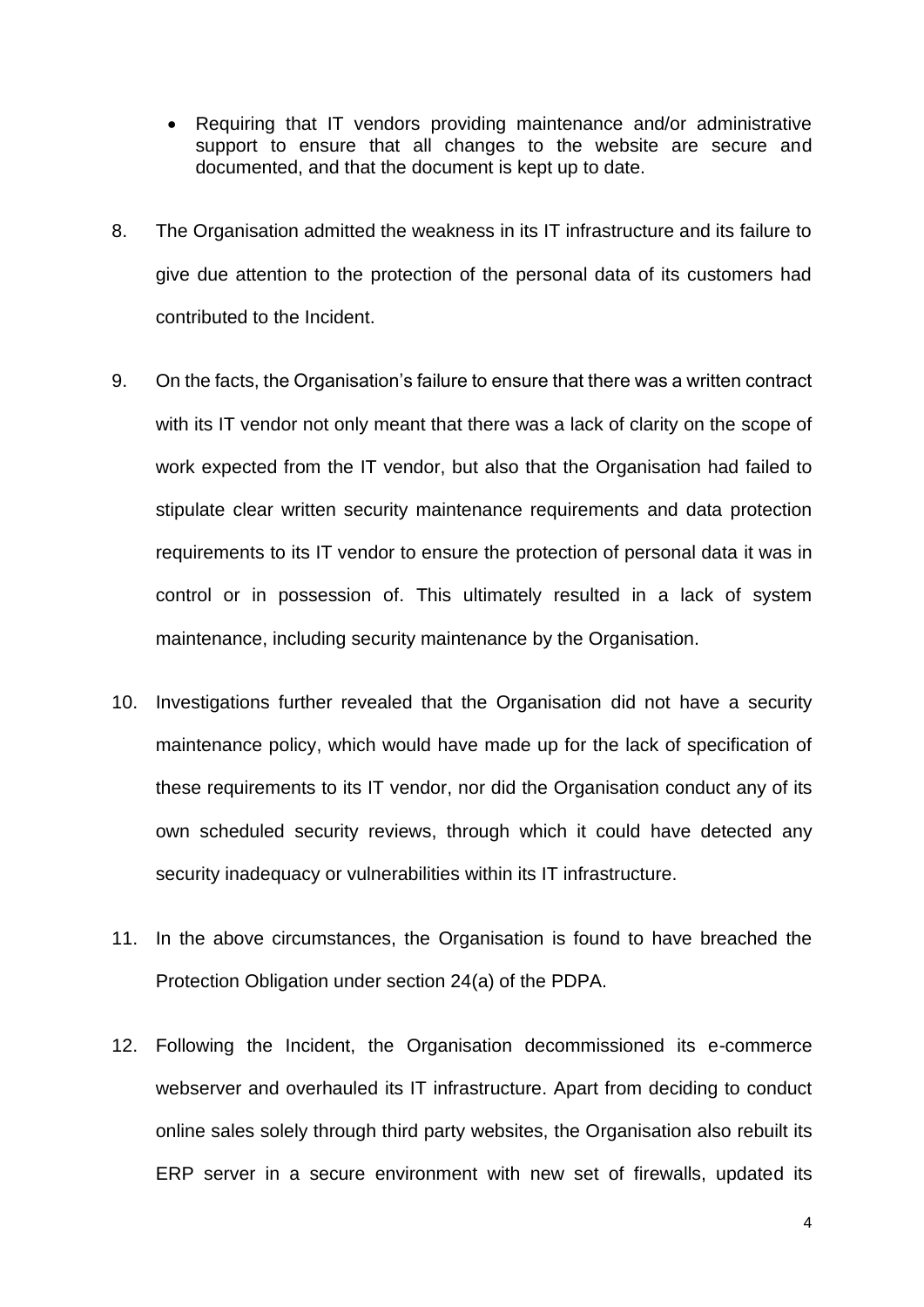operating systems and software, implemented the use of SSL-VPN for remote access, and engaged a new IT vendor with the data security and data protection provisions properly specified in a written contract. The Organisation also reviewed and updated all its internal policies relevant to the protection of personal data.

- 13. In deciding the appropriate outcome in this case, the Commission acknowledges the cooperation extended by the Organisation to the Commission throughout the course of our investigations. The Organisation had also voluntarily admitted to its breach of the Protection Obligation, and took prompt remediation actions to address its security gaps. The Organisation was able to restore fully the personal data affected without loss, thereby minimizing any disruptions to its operations.
- 14. Having considered the circumstances set out above and the factors listed at section 48J(6) of the PDPA, the Commissioner for Personal Data Protection hereby finds the Organisation in breach and requires the Organisation to pay a financial penalty of \$22,000 within 30 days from the notice accompanying date this decision, failing which interest at the rate specified in the Rules of Court in respect of judgment debts shall accrue and be payable on the outstanding amount of such financial penalty until the financial penalty is paid in full.
- 15. In view of the remedial action by the Organisation, no directions under section 48I are necessary.

The following is the provision of the Personal Data Protection Act 2012 cited in the above summary:

## **Protection of personal data**

**24.** An organisation shall protect personal data in its possession or under its control by making reasonable security arrangements to prevent –